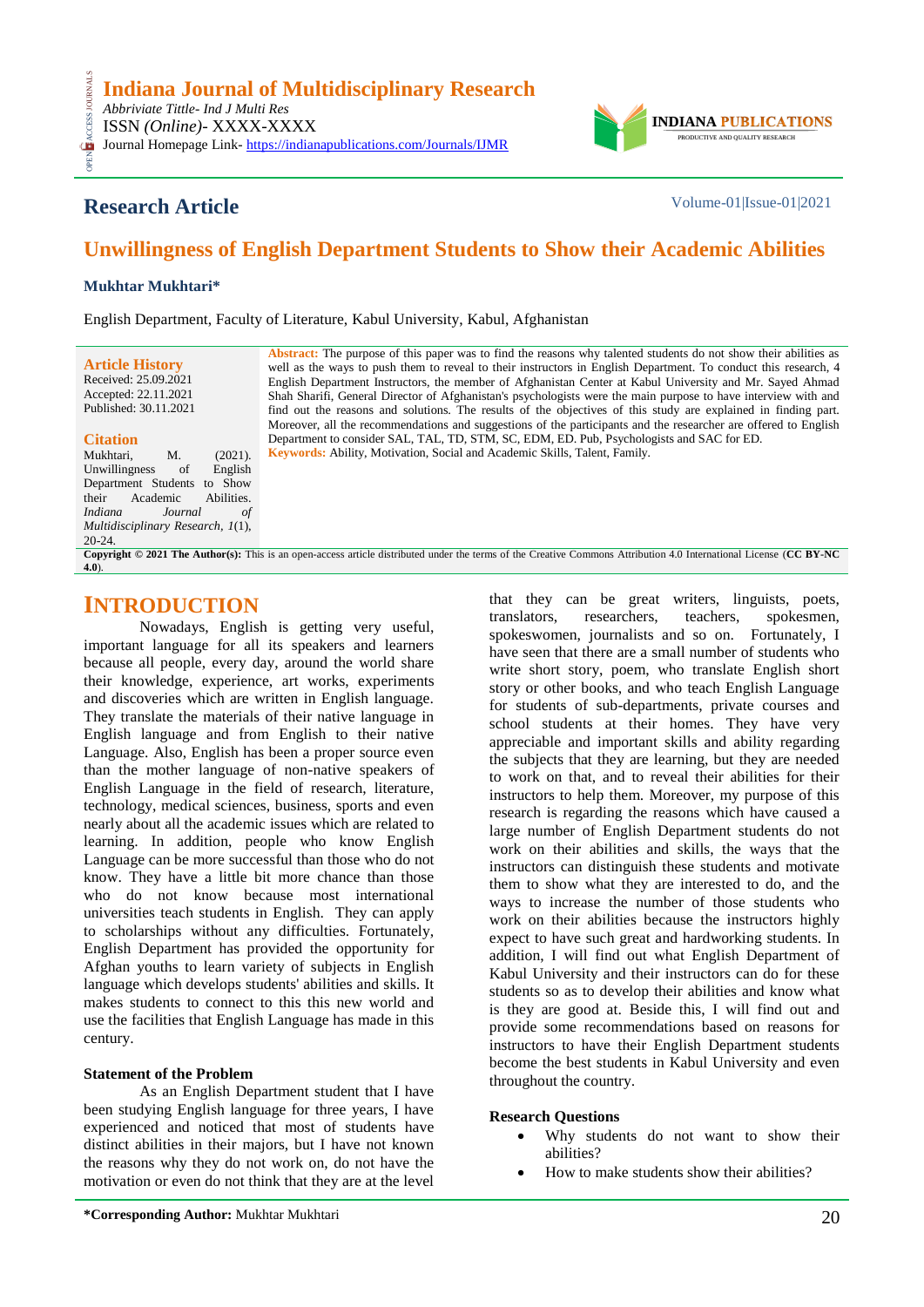How to distinguish these kinds of students?

### **LITERATURE REVIEW**

It is common that teachers or an instructor in the world tries their best to teach students of different fields, and it is meaningless that they do not have any purpose for students. Their main aim is to make students be able to what they like or want to be in the future, and one day they honour of their student's abilities which shows whether instructor's tries have been successful or not. Furthermore, it is seen that most of students do not show their abilities and do not work on that while they are learning. According to different authors and researchers, the reasons why students are so are given, and some resolutions are suggested to consider.

#### **Lack of Social and Academic Skills**

Eleby (2009) stated that the reason is that these students do not have appropriate social and academic skills which are essential for them to show their abilities while they are educating and even during their life because when they do not have these two skills, they have not gotten their purposes although they highly wanted (p.7).

#### **They Are Talented but Shy**

Students have the ability of doing what they like or want, but they are shy. Due to this inherent habit, they do not dare to show their abilities as Azim (2018) has founded that they are shy students who even do not participate in lessons, and they are needed to a psychologist and to be with group of students who are not shy and active (P. 163).

#### **They Are Needed to Be Motivated**

Harmer (2007) mentioned that "It is accepted for most fields of learning that motivation is essential to success: that we have to want to do something to succeed at it. Without such motivation we will almost certainly fail to make the necessary effort" (p. 98).

#### **Motivation Can Push Them to Show**

The most fundamental reason that students do not show their ability is lack of motivation. Hence, motivation is the main cause to make students reveal their ability and talents. As Harmer (2007) Stated that "Motivation is some kind of internal drive which pushes someone to do things in order to achieve something" (p. 98).

#### **Using Some Tasks to Identify Them**

Harmer (2007) has asked that the instructors should identify the different talents and abilities of different students which they have. They should use some tasks which students are not needed to be talent linguistically, but they should let them to show the ability they have. For instance, they let students work on what they like. Students who are artists should be guided to draw a poster or wall chart. They let students

who are brilliant and good at science to work on scientific issues and texts. Beside this, let them to explain them for other students before reading that issues by other students. Also, students who are good at music, especially at recent music should be left to play that in group works. These are the ways as examples to let students work on the abilities they have. In addition, it gives the chance to every individual student to be great at the abilities they have. It is not any problem if some students are not good than their classmates linguistically. The instructors just let them to develop the talents they have (P. 129).

#### **Adding Student's Talent Management in Curriculum**

Veluchary *et al.* (2016) recommended that "Talent Management (STM) model should be implemented. Hence the management can identify the talent among students and guide them in a right path" (p.408).

#### **Talent Department**

Veluchary *et al.* (2016) has stated that "Creation of talent department in colleges, headed by the teachers or mentors who are capable enough to enlighten students can help them to hone their skills to become an entrepreneur" (p.3).

#### **Creating Student Club**

Veluchary *et al.* (2016) "Collaborations have never put any down but only made people grow further. Be it, business collaboration or the one with clubs" (p. 3).

#### **Role of Parents to Increase the Number of Talented Students**

Veluchary *et al.* (2016) "Parents also play a vital role in promoting talent. They should be always supportive, encouraging and helping their child to choose a right path. Parents should not make fulfil of their own ambition from their child. They should give the freedom to choose ambitions and motivate them to achieve the same" (p. 408).

In literature review, some important data are collected regarding the reasons why students do not show their abilities and talents they have, how to identify them and how to motivate such students to develop their abilities. These data are collected from one international writer and some international researchers. In addition, the reasons were not having social skill and academic study skills. In literature review, the reasons founded that students are shy, needed to motivation, and student's talent management, student's clubs, talent department and parent's support are the ways instructors can solve the problems. Also, these new mentioned plans are necessary to English Department to add in the curriculum due to find the talents, push them to show their abilities and to make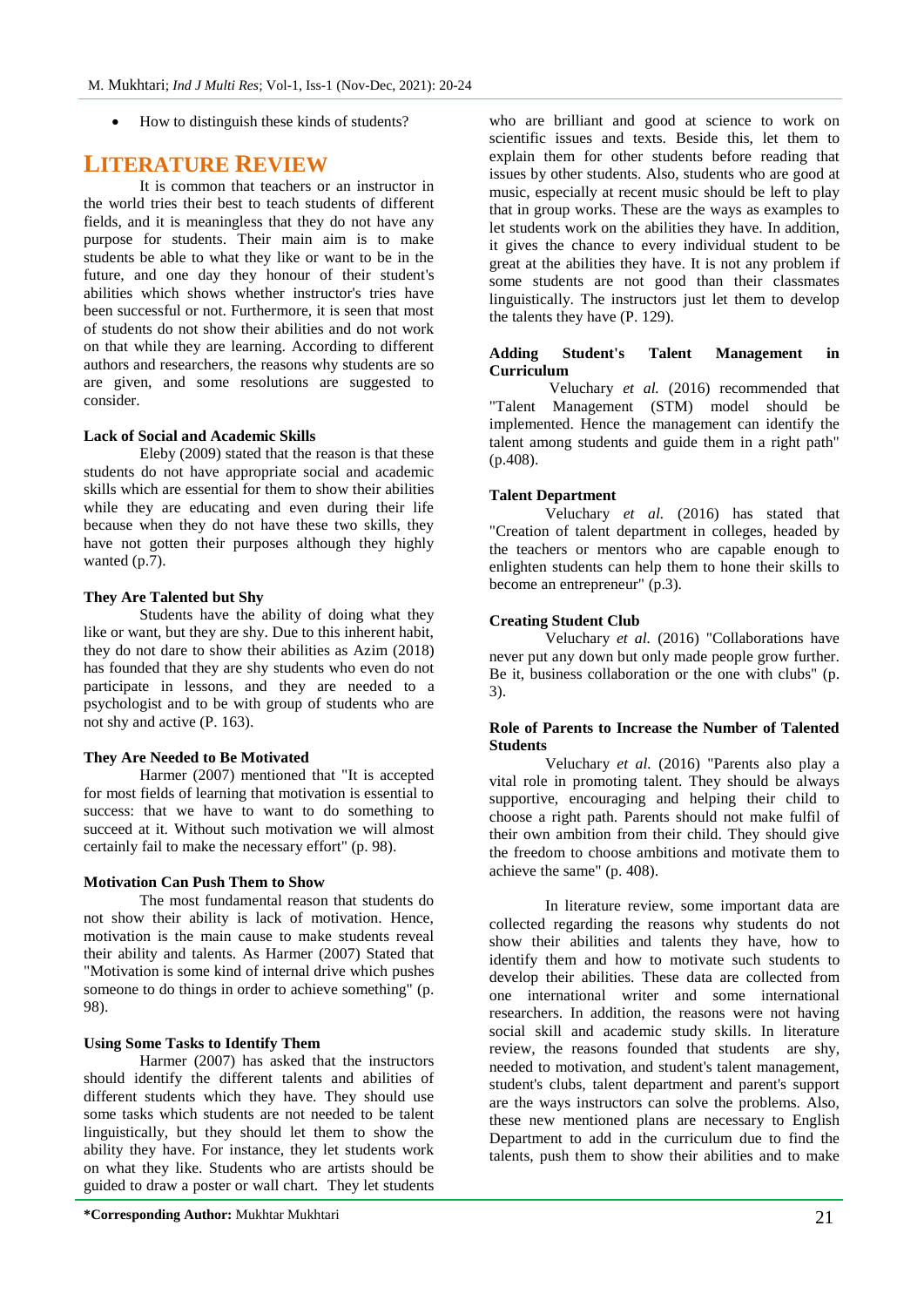them develop and increase the number of talented students.

#### **Research Design**

To conduct this research, English Department, ACKU and department of psychology were the main focus regarding different purposes and questions for this study. 4 instructors of English Department, one member of ACKU and General Director of Afghanistan's psychologists were interviewed whom were both male and female. The instructors were teaching students different subjects in English Language for several years. Three were junior instructors and one was sophomore instructor.

To extract the data, the questions, which were provided for this research, were open ended questions. The interviewees were asked to respond the questions, and, when they understood the topic and the objects of the study, they got happy and content because the study was new and interesting for them. Also, They were asked some questions which were related to the main points, but the main objective of these questions were finding the reasons why students do not want to show their abilities, do not want to work on that and how to distinguish such students. Moreover, this study concentrated on the opinions, suggestions, and recommendations of instructors, the member of ACKU, and General director of Afghanistan's psychologists regarding how to make students to show their abilities and to develop them, how to distinguish such students, how to motivate them to become what they want such as writers, poets, linguists, translators, researchers, and so on. The data which were collected are analyzed and discussed in finding.

## **FINDINGS**

The results of this study are the reasons why students do not want to show their abilities. These are answered by instructors regarding the problems and objectives of this study. Also, it provided some recommendations and ideas of instructors and the member of ACKU and General Director of Afghanistan's psychologists. All the points are mentioned clearly.

#### **The Reasons Why Students Do Not Show Their Abilities**

One of the instructors said that the most important reason is fear because students are afraid of making mistakes. They think that the instructors and their classmates will laugh at them if they make any mistake. Also, the students who write short stories or poets but do not show their works to their instructors or classmates is due to the negative emotions they have. They think they will be punished by their classmates and the instructors.

One of the instructors mentioned that the reasons are the schools they were, the department and

the families. They do not think they are not school students but they are university students and should have a specific purpose and try to get it. She also stated that Kankoor exam is also the reason because these students probably have liked other departments, and now they are forced to come.

In addition to this, an instructor told that these students have never been told and motivated by their family.

Moreover, regarding this problem General Director of Afghanistan's psychologists said that there are many reasons that these students do not show their abilities although they are talented. These students are brilliant and talented, but they are calm in the class. He added to the reasons, this is completely related to their school periods when they had faced to some difficult situations. For example, their classmates teased them and had not had proper behaviour, and always they probably laughed at him/her. Family has an important role while they probably do not concentrate on their abilities, never let them to talk at home. Also, there are other reasons such as economic, political, sociological problems. Furthermore, he explained that they are poor and under pressure, or they fear from the conditions and situations of the country they live, such as fear of Taliban, explosion, lack of security in country. They do not have social skills and are not able to speak among a group of people. When a teacher ask them to give a lecture or present a project, they do not do so or if they do, one can easily see the effects of fear because they cannot concentrate on what they are explaining or presenting with trembling in their bodies. Probably, they have lost their brothers, sisters, mothers, fathers or someone from their relatives.

#### **Ways to Identify Students Having Distinct Abilities**

Two of the instructors told that to identify students who have particular abilities, instructors always motivate them to show their abilities such as being writers, linguists, translators, researchers, poets and teachers. There should be contests for all these skills. For example, Contest for writers, poets, researchers and so on.

One of the instructors told that the instructors can identify them by asking what they like, what they are doing and what they want to become in the future. When the instructors understood their desires, they should motivate them to enhance their abilities.

#### **The Number of Students whose Abilities Have Been Seen**

One of the instructors mentioned that there is a student in English Department who has written a book in Pashto Language and translated a book from English to one of Afghan national Languages which will be published by the two next month. Also, there are a group of students who are translating a collection of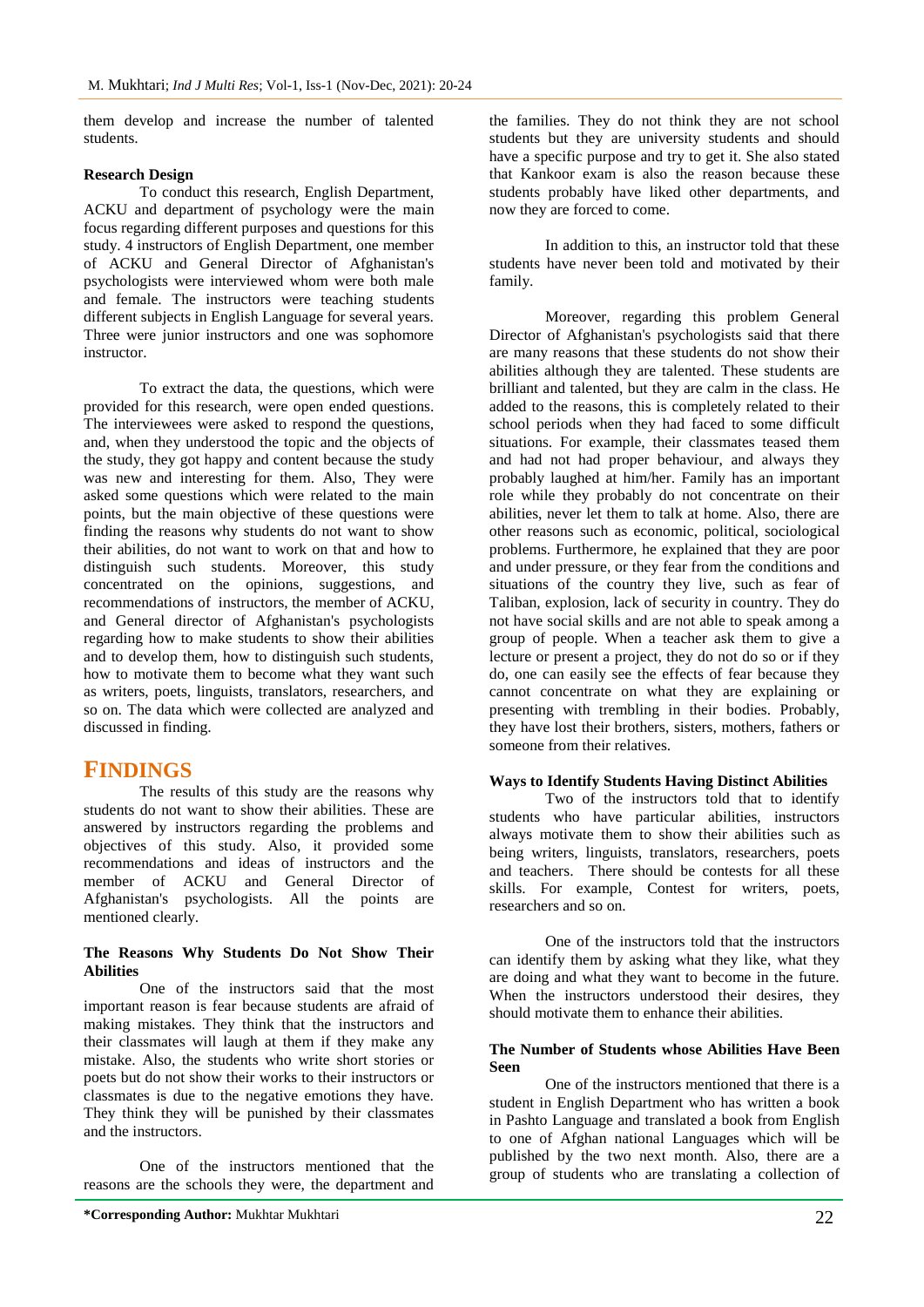short stories in one of Afghan national Languages. Beside this, there are about 13 or 14 students who created a new group working on their teaching skills. Each individual student selects an issue and teach their classmates for 90 minutes when they are free. In addition to this, he told that these students among 500 or 600 students are not enough in a department.

The instructor said that there are some students who write poets, short stories and some translators. They write in Dari, Pashto and English Language.

All the instructors told that there are some other students who teach students of sub-departments English Language.

#### **The Ways to Motivate and Increase the Number of these Kinds of Students**

All the instructors said that they should be motivated by their families, instructors and English Department. They believe that the instructors have always motivated students, and English Department has had a plan which makes students teach other subdepartments. This plan is not written but orally existed due to motivate students learn teaching English practically. They told that there should be contests of writing short stories, poems, researches and so on, which will be proper ways of stimulating students show their abilities and increase talents.

#### **Afghanistan Center at Kabul University A Place to Motivate Talented Students**

The member of ACKU believed that ACKU is due to motivate students of literature to enhance their abilities because this academic area has a department by the name of ABLE which has about 170000 books. This department holds a contest for poets and writers to submit their books and short stories for participating to the contest it has. She told that they will publish the books and research papers chosen which are related to the culture of Afghanistan.

#### **The Main Purposes of English Department**

All the instructors stated that the main purpose of English department is to have such talented students in the future. This department has highly wanted to educate students to be good writers, translators, researchers and linguists.

# **CONCLUSION AND RECOMMENDATIONS**

The results of these data collected from literature review, English Department instructors, the member of Afghanistan Center at Kabul University and General Director of Afghanistan's psychologists show that students who do not show their abilities are related to their past memories, school days, fears, families, shyness, society, economic, politic and lack of social and academic study skills. As a result, they are needed

to be supported by their families, instructors and the department by motivation and some new plans in curriculum such as students' talent management, talent department, students' clubs and some contests for researchers, linguists, poets, short story writers and translators as these are the main purposes of English Department to make it the best department in Kabul University and even throughout the country. Fortunately, there some students are seen in English Department which shows the goals of respectable instructors and the department are gotten real; however, students are needed to be supported by the department.

Regarding the students who do not show their talents, one of the instructors recommended that they do not wait for their instructors although their instructors have always motivated them to get their goals and purposes. They should work on the abilities they have, and do not fear of their classmates and the instructors. They do as the other students who have created a new group working on their teaching skills.

One another instructor suggested that students do not be quiet and reveal their abilities and tell to their instructors to introduce them to the Department or even the chancellor office of Kabul University.

Another instructor asked students that they should work on their abilities beside their lessons and to show the talents they have**.** 

General Director of Afghanistan's psychologists suggested for students that have these kinds of problems that they should improve their social skills and do sports which make them do not have any fear again. The instructors should let them give lectures, make them participate in webinars, workshops and ask them to stand in front of the mirror and see their negative points which does not let them show their abilities, talents and are thought as students who do not participate in lessons. Their parents, brothers and sisters play the most important roles to support them until they get self-confidence.

Regarding motivating students, all the instructors suggested contests of writing, short stories, poems, research projects, translating, and the same contests should be hold from now on.

The member of Afghanistan Center at Kabul University recommends talented students to join that academic area to enhance their talents and abilities in writing short stories and particularly in doing research where they can find everything they like or want very quickly. They have a good program by the name of Qab-e-Qisa, which students read a book during a weak and then ask questions from each other and share what they learn. She added that these plans are to promote the culture of reading and writing the books short stories, poems and doing research.